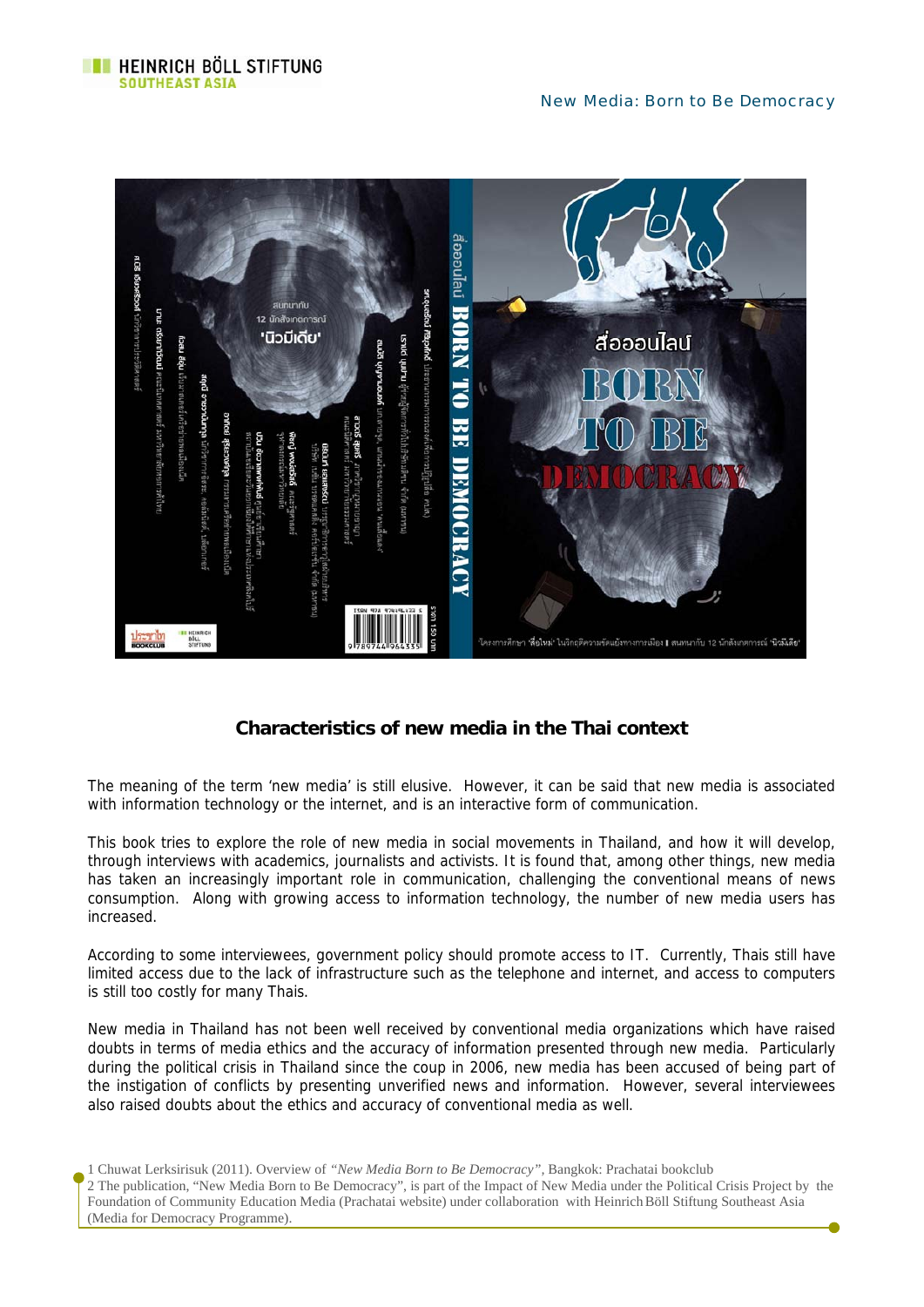

- 7 characteristics of new media in Thailand:
- 1. interactive
- 2. not restricted in time and space
- 3. anonymous
- 4. costly access
- 5. cannot be blocked
- 6. unstoppable
- 7. not accepted as media

### **1. interactive**

Interactivity is among the first things mentioned by most interviewees. Users' ability, through the internet, to interact with information they receive and to present information themselves is a distinguishing characteristic of communication in the 2.0 era.

However, this interactivity can be both an advantage and a disadvantage. Nidhi Eawsriwong says that new media does not contribute to democratic development as much as direct political struggle, but it adds up to democracy development by opening up space for marginalized or lower-class people who are excluded by mainstream media to access and present information.

Arthit Suriyawongkul says that news from 'online citizen media' has limitations as it lacks a narrative, and it can be misused by others, raising as examples numerous video clips of red shirts which were edited and exploited by the Center for the Resolution of Emergency Situation. Although marginalized people with no access to mainstream media have gained some space on the internet, they restrict themselves or are restricted to their own marginal issues, as has happened with mainstream media.

Interactivity has both advantages and disadvantages.

Advantages:

- Empowering ordinary people
- Opening space for marginalized people
- Reducing the dominance of mainstream media and the state in controlling the flow of information
- Reducing the monopoly on intellectual property

Disadvantages:

-

2

- Restricting the scope of issues of marginalized people to their own identities (but this is also a problem with mainstream media)
- Free-form online discussions might result in violations of the rights or defamation of individuals
- Strict laws result in self-censorship of internet service providers
- Internet service providers have to take responsibility for comments which they do not post
- Violations of intellectual property rights
- Lacking narratives; open for misuse and distortion of information. The CRES took video clips posted on Facebook by red shirts and explained that the red shirts were armed and violent

# **2. not restricted in time and space.**

The strength of new media lies in the fact that communication is not restricted in time and space. Pavin Chachavalpongpun says that new media has significantly changed Thailand's 'political landscape' because political struggles have become virtual, not bound by physical limitations as in the past and they are hard for the state to suppress or control. Struggles through new media are borderless and not subject to any sovereignty, nationality or race.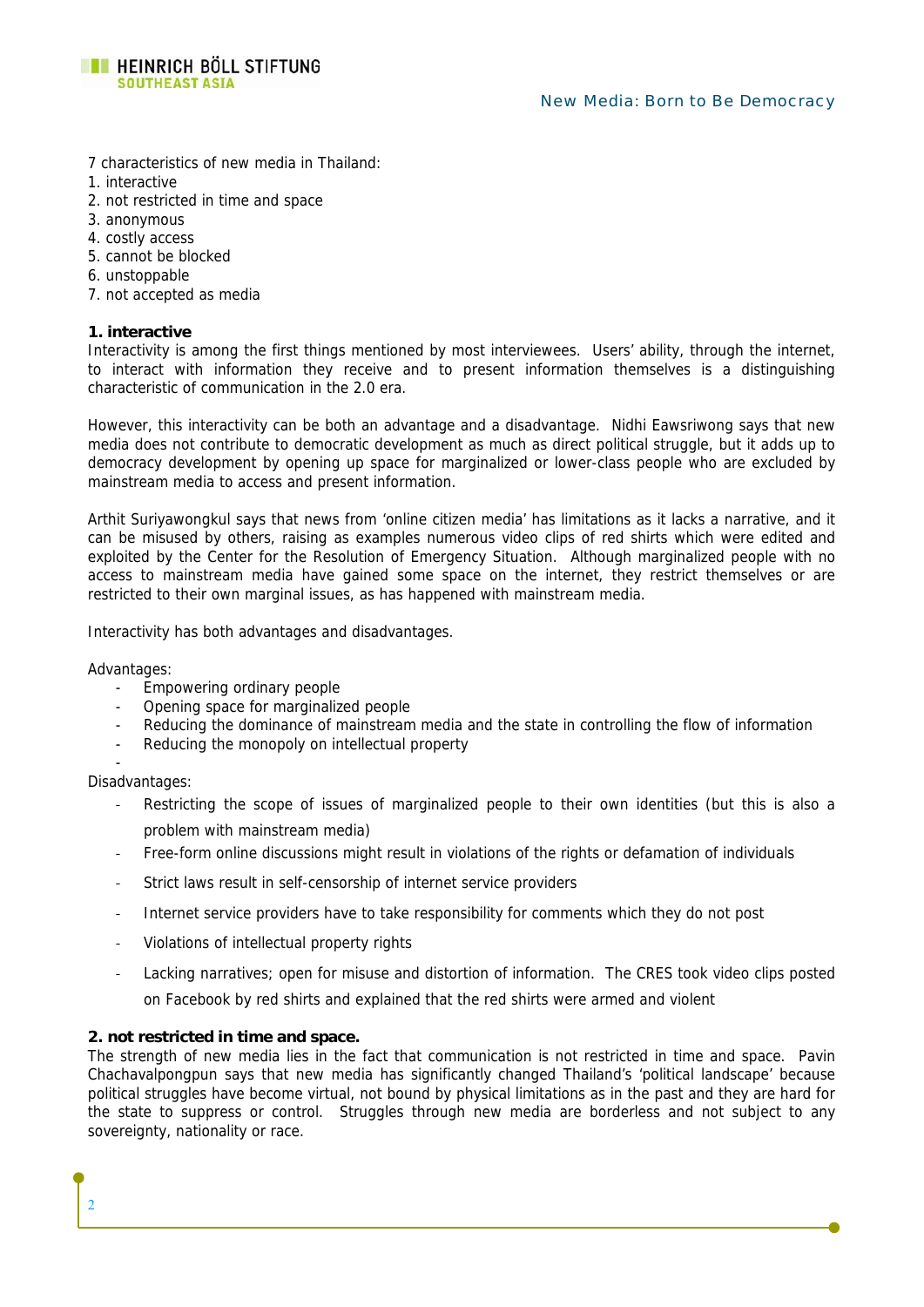As a result, political mobilization through the internet reaches far and wide, at low cost. However, Sarinee Achavanuntakul says that mobilization through the internet might not be truly effective without mobilization in the real world. Several online petitions have proven ineffective in pressing for changes.

Others including Pitch Pongsawat, Nidhi Eawsriwong and Arthit Suriyawongkul argue that mobilization in the online world, in order to be effective, needs to be connected to the real world, and new media is supposed to support movements in the real world. The persecution of those who are alleged to have committed lèse majesté in the online world is strong and draws many supporters, because it does happen in the real world.

### **3. anonymous**

Given the strict enforcement of the Computer Crimes Act and Section 112 of the Criminal Code, Tewson Seeoun says that an advantage of new media is that those who express their opinions can conceal their identities.

### **4. costly access**

Ubonrat Siriyuvasak says that, according to research, access to the internet costs over 30,000 baht for computer equipment and internet service. So the internet seems to serve the middle class only. Nidhi Eawsriwong argues that access is probably not exclusive to the middle class, as content from the internet can reach a wider audience in other formats such as community radio and printed hard copies.

### **5. cannot be blocked**

All interviewees agree that the state or service providers can block access to internet content only temporarily, but internet users can always find other ways to circumvent the blocking to disseminate such content.

# **6. unstoppable**

Nidhi says that communication through the internet, whether it be websites, Facebook, etc., is new and the powers that be in Thailand cannot catch up with or stop the changes.

Nithinand Yorsaengrat, an executive of the Nation Group, says, 'Like it or not, mainstream media has to move toward new media.' She does not foresee any further growth for conventional media. Studies on media around the globe all point to the fact that the number of online media consumers has been increasing, while sales of newspapers have been in rapid decline. Media corporations around the globe who have depended on newspapers cannot go on and have to turn to new media.

New media is currently a subject of debate among media professionals. Mainstream media is criticized for sticking to conventional media values, which face immense challenges.

# **7 not accepted as media**

During the political crisis in Thailand, media organizations never showed any reaction to the blocking of websites and the prosecution of website personnel. They have criticized new media and cast doubts about journalists' use of twitter to report news as lacking in credibility.

Thai media organizations hold an attitude toward new media which can be described as not favourable and sceptical of its media ethics and the accuracy of its news reportage. As a result, new media is not supposed to be protected by them.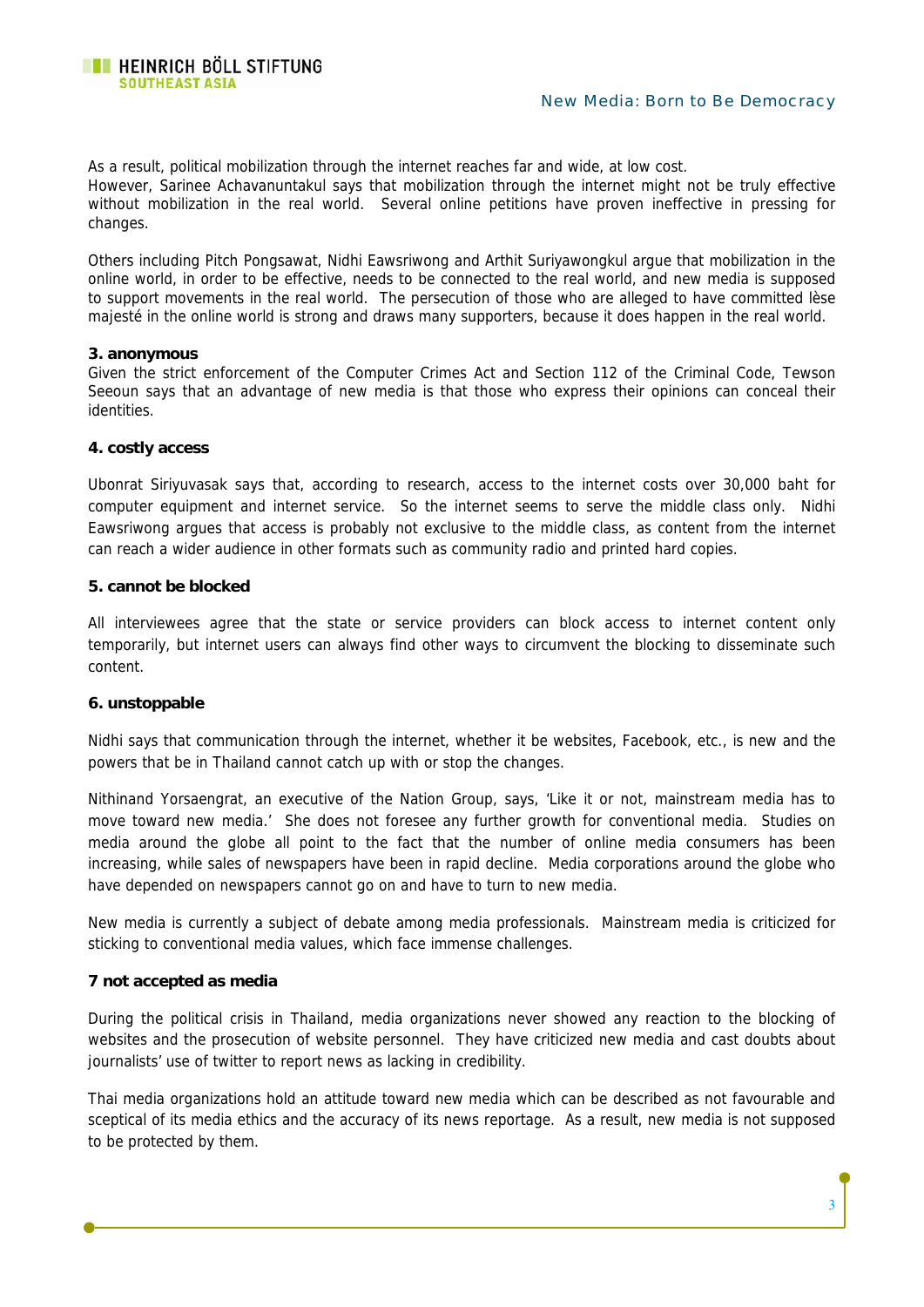### New Media: Born to Be Democracy

Ubonrat Siriyuvasak addresses the issue of ethics of new media. She distinguishes new media from conventional media. New media is the 'right to communication', which has nothing to do with the ethics of conventional media. New media will not completely replace conventional media, but it fills in what is missing in conventional media, including, for example, feedback from readers and coverage of issues ignored by mainstream media.

Other interviewees say that mainstream media also has the same problems in terms of ethics and accuracy.

Nidhi raises this question with mainstream media. '[Mainstream media] is also irresponsible. TV gives you lies everyday, and you are aware of that. Newspapers do the same. Take just one example of a nonpolitical issue. How many deaths in a car crash? Five papers give different numbers.'

Nithinand says that mainstream media cannot keep up with news consumers, and is not aware that they do not want to be fed one-sided information which they don't believe. They want information from all sides. But mainstream media has chosen sides, and does not allow space for opposing sides. Many mainstream media workers do not understand the nature of new media and do not understand human nature. After all, even they need truth and freedom.

Prap Boonpan questions how well mainstream media personnel understand a changing society. He believes people are not easily convinced about anything any longer. Now there is no such thing as ultimate truth which we can hold on to. So questions about the ethics and accuracy of new media are probably irrelevant today.

Nevertheless, most interviewees are aware of the flow of information between new media and conventional media, where the latter tends to incorporate more and more information from new media in its own news.

Mana Treelayapewat says that collaboration between citizen and professional journalists has increased. WikiLeaks, for example, is a collaboration of hackers, sources inside the bureaucracies of various countries and professional journalists, resulting in investigative journalism which draws world-wide attention.

#### **Looking ahead**

The number of internet users globally and in Thailand has been increasing, sometimes spectacularly.

#### **Increasing role of Facebook and Twitter**

Sombat Boon-ngam-anong expects that online social networks, including particularly Facebook and Twitter, will grow and overshadow websites and blogs. The number of Facebook and Twitter users rapidly increase in the tension of political crises. However, Arthit Suriyawongkul says that the increase in numbers might not be attributable to politics alone. There has yet to be any study to prove whether the political situation really affects the number of users of online social networks.

Matichon Online has found that its readership did increase during April and May 2010. The number of people reading political news increased from about 60,000 IPs a day to a hundred thousand IPs.

#### **Communication changes**

4

Communication in Thai society is changing. Several interviewees say that Thai online communities are in a trial-and-error phase. Debates and discussions must be encouraged, although debates and discussions in several online forums appear sub-standard, generating hate, violating individual rights and spreading rumours.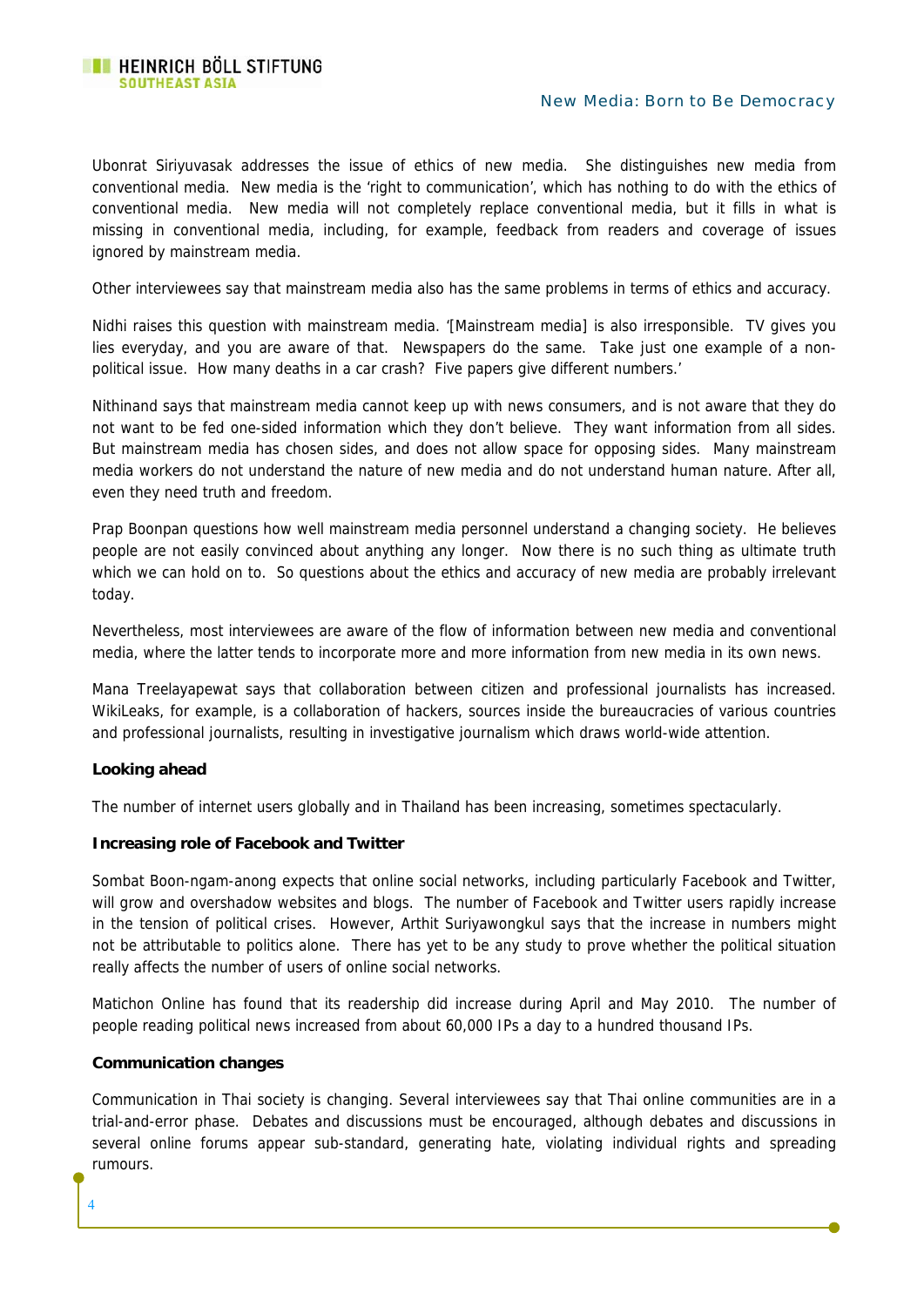Nidhi argues that the poor standard of debate and discussion is also a feature of conventional media and Thai society itself. This is a result of failures in an education system that does not encourage debate and discussion.

### **Diminished role for conventional media, weakened monopoly of information**

There is no indication that new media will completely replace conventional media. Several interviewees say that conventional media has to adapt to new media, and each can complement the other.

Conventional media has to adjust its attitude towards a 'monopoly of truth', which is irrelevant in new media where readers can make decisions by themselves.

Conventional media tends to turn more and more to new media.

### **Increased censorship**

As of the time of the interviews, figures on government censorship of the internet were not available. Sawatree Suksri, a law lecturer who studies censorship on the internet in Thailand, says that the government is increasingly using the Computer Crimes Act and the lèse majesté law in Section 112 of the Criminal Code.

Most problematic are Sections 14 and 15 of the Computer Crimes Act, which stipulate severe penalties for 'intermediaries' or service providers, and result in self-censorship.

### **Online archive**

Although currently many websites have been blocked for various reasons including national security, lèse majesté or pornography, Pitch says that for academic purposes, the government should allow unrestricted access to websites. The information on the internet should be regarded as an online academic archive, like the National Archive which keeps banned books and rare documents, and allows researchers to access them.

#### **Survival of new media and free-of-charge access**

New media has been associated with free-of-charge access, which affects its survival in the long term and has an impact on conventional media whose sales have dropped significantly and which has to find ways to adjust in order to survive.

Prap says that even though Matichon Online draws about 60,000 readers each day, it still cannot survive and has to depend on advertisements.

In conclusion, new media has played an important role in communication in Thai society, enabling people who used to be passive readers to interact and present their own information. This capacity will only increase along with the development of information technology and the intensity of the political situation. And the government cannot resist this trend.

Although conventional media is still sceptical about the ethics and accuracy of new media, collaboration between the two is likely to increase. Now new media is a source of information for conventional media, while critical comments made in new media are mostly based on issues presented by conventional media.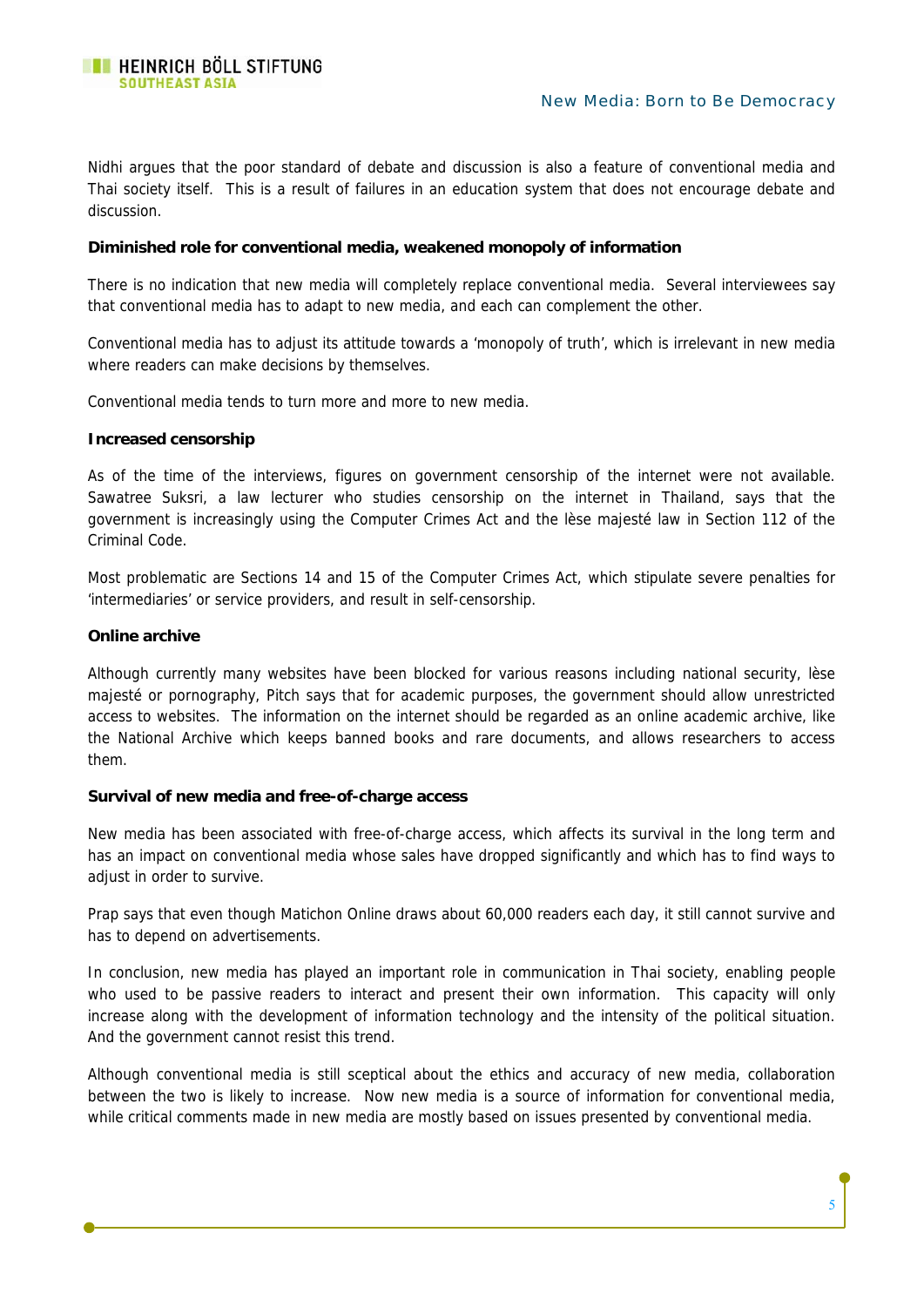At this early stage, there are problems about debates and discussions, resulting in threats to the rights and freedoms of individuals and incitement to hatred. Internet users and service providers also face strict law enforcement and censorship by the government.

But new media is a global trend which cannot be stopped. The government and conventional media have to adjust to a new situation of diverse flows of information; that means they must refrain from 'monopolizing the truth'.

#### **Abstract**

#### **Ubonrat Siriyuvasak**

#### **Independent academic, Chair of the Campaign for Media Reform**

New media is still restricted in terms of access. Only the middle class can afford to access online media as it is costly, while the poor or those in remote areas without the internet cannot access online new media.

Online media is therefore not a space for the voice of the voiceless, but rather a place for those who already have their place in other forms of media, as they are the same target groups as for mainstream mass media.

There are two important points about online new media:

1 State control over the public space for dissemination of information and expression o political opinions in the media. Those who feel disenfranchised have struggled to secure and expand their space in the media to connect to others or to expand their support base.

2 The right to communication, meaning the right to receive information and express opinions, though recognized in principle by the state through provisions in the constitution and various laws (the Information Act, for example), is, in practice, restricted in many ways. Society and the state must ensure this fundamental right for all people equally and in accordance with the needs of each individual and groups of individuals. Currently, most people do not receive sufficient information necessary for their lives or selfdevelopment, reducing their advantages, career opportunities, political participation, etc.

### **Prap Boonpan**

#### **Assistant Manager of Matichon Co Ltd, Editor of Matichon Online**

New media is a territory where things have yet to be clearly defined. Its definition not only concerns new technologies, but also opening space to let diverse information and differing views collide with one another.

The opening of this space is based on the idea that no one has a monopoly on truth, and people can think for themselves about the information they receive.

However, state control makes it uncertain as to whether the online space can be really open, or how long it can remain open. Online media has run into restrictions imposed by the state, as seen in many cases, including the prosecution of the director of Prachatai, for example.

After going online, Matichon found that its readers do not focus on entertainment news as was previously assumed to be the case. Readership increased greatly during the April-May incidents, and readers have increasingly interested in political news.

# **Sombat Boon-ngam-anong**

#### **Leader of Red Sunday group**

6

I use Facebook as my main channel of communication, as it is a space that can be both public and private. It can serve the purposes of a group or organization and still serve the interests of an individual. A webboard is not capable of doing this.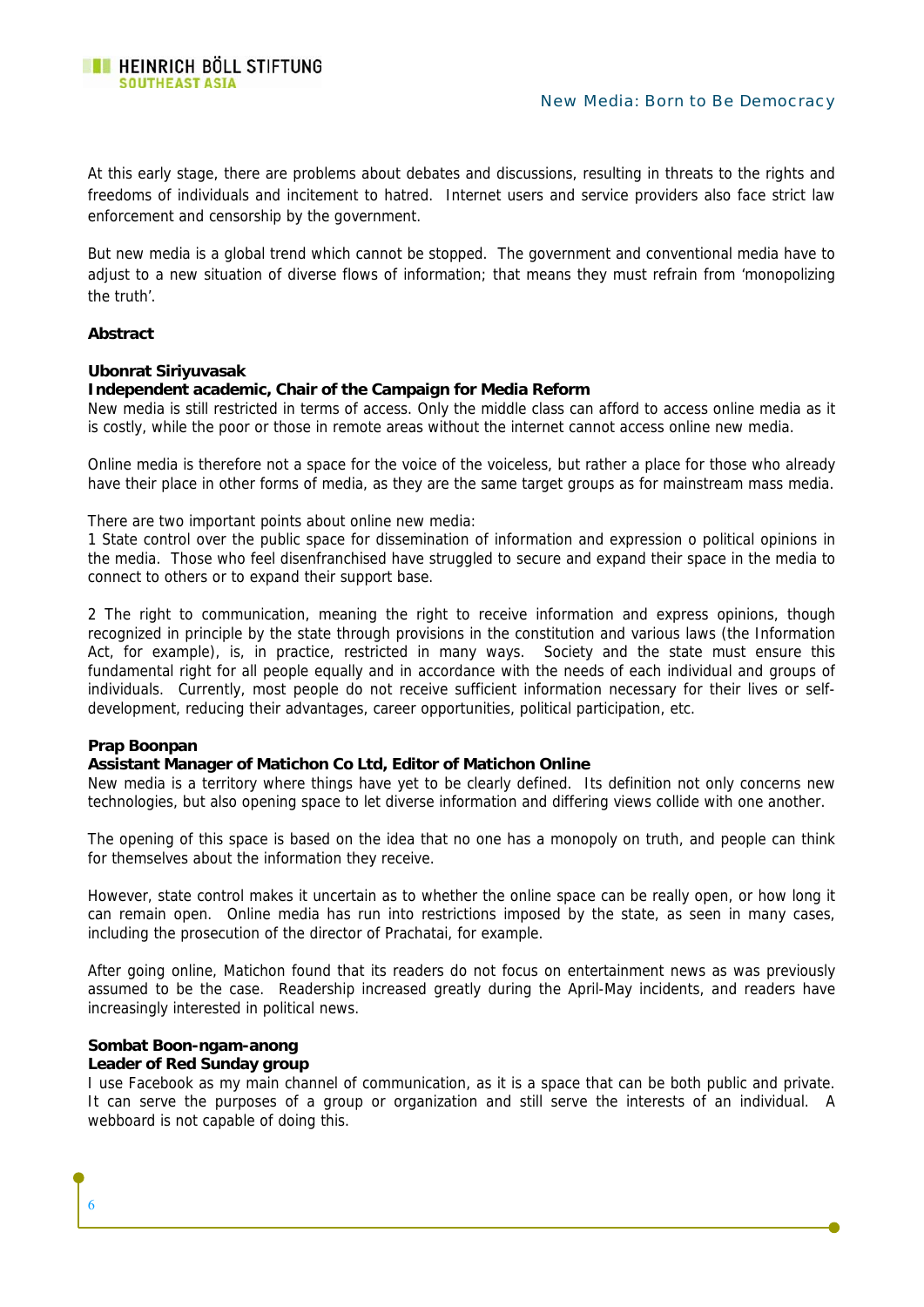#### New Media: Born to Be Democracy

Facebook will surely grow and overshadow webboards and blogs, because it encourages people to have conversations and mingle with one another. Normally people who read and write on webboards do not go to webboards which are not in line with their interests. But Facebook allows users to cross over, and all kinds of issues to go far and wide.

I believe that government blocking or law enforcement [to prevent access to Facebook] will not have any effect. And a culture of debate and discussion is what needs to be developed.

#### **Arthit Suriyawongkul**

#### **Programmer, anthropology graduate student at Thammasat University**

Social networking websites have proven useful for political movements in Thailand so far. As an example, Sombat Boon-ngam-anong uses Facebook as a means of communication and mobilization to lead a red-shirt group.

Communication through online social networks allows users to present light-hearted angles on serious issues, such as clips of red shirts' aerobic dance campaigns.

The social networking websites allow users to show their human touch. They share not only political opinions on serious issues, but also matters of everyday life and emotion.

The social networking websites also allow two-way communication. Ordinary people can post their responses to news presented on television or newspapers on Facebook or Twitter.

#### **Sawatree Suksri**

#### **Blogger, lecturer at the Faculty of Law, Thammasat University**

Using blogs to present serious ideas is not very popular in Thailand, while Facebook is, because it takes less time and messages are short. In my opinion, blogs are a better choice for serious matters.

I notice that serious issues written in man's language seem to gain more acceptance and credibility than in woman's language.

It is better to have a computer crime law than nothing at all, as this is a specific issue. Freedom has its own limits, about which society must reach an agreement. The most problematic of all is Section 15 because it also penalizes internet service providers for any offences made.

Apart from the legal means to block or restrict access to internet content, organized online groups have proven far more effective in restricting online freedom.

There is no bright future for freedom of online media in Thailand.

# **Tewson Seeoun**

#### **Netizen**

I do not believe that the internet and opinions of individuals can affect the security of the state. I once thought the cyber space was a free world, but after joining the Netizen I found that this was not the case.

I have studied prosecutions under the Computer Crimes Act, and found that those who were prosecuted lacked an understanding of their rights, and the police did not treat evidence in each case by the same standard.

#### **Pitch Pongsawat**

#### **Lecturer at the Faculty of Political Science, Chulalongkorn University**

To have many media outlets does not mean that there is freedom of expression. Rather, that might lead to the freedom to express hatred. This also applies in the case of new media. The number of websites is not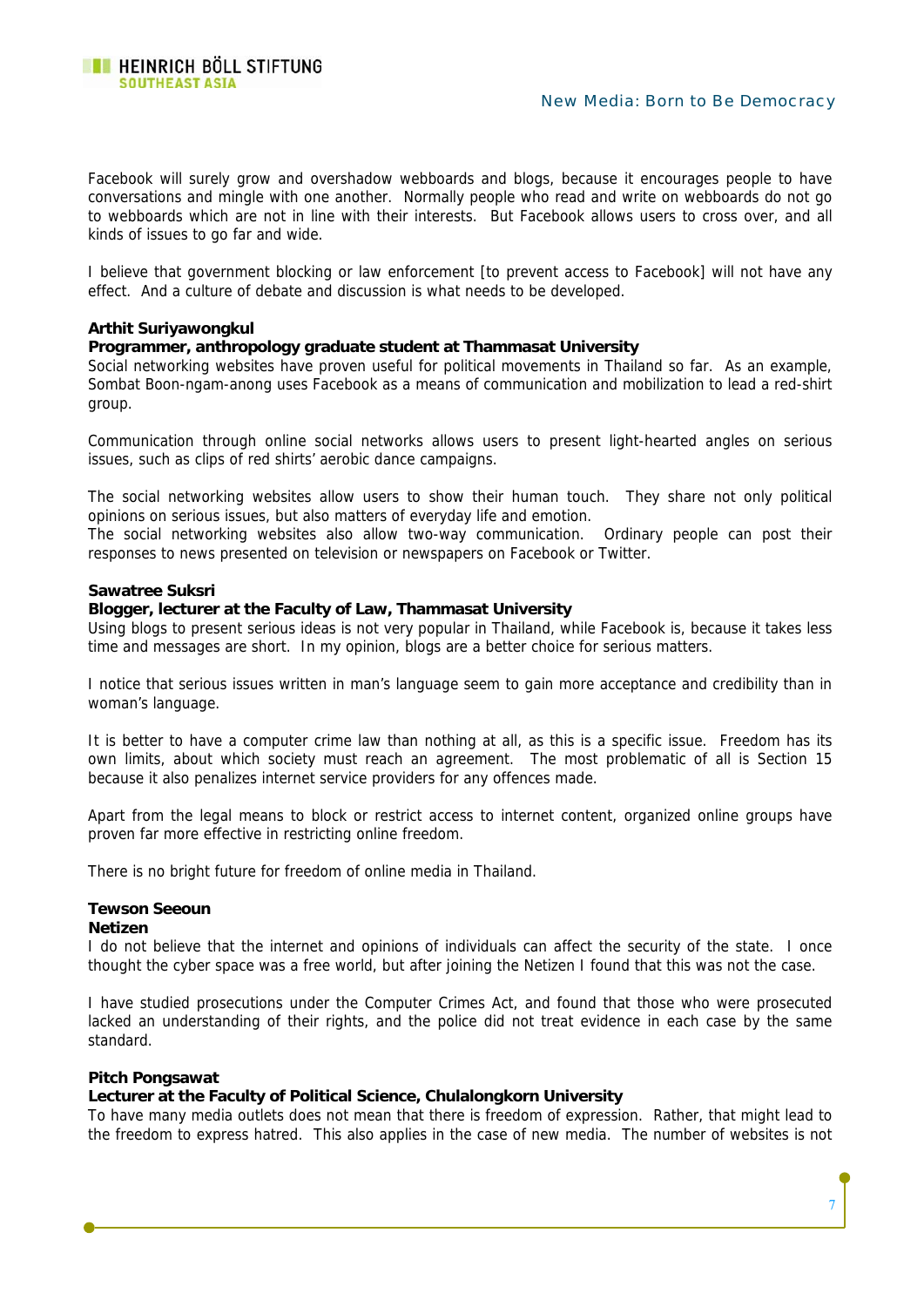the point. Some websites may have nothing to do with learning at all, but just cause rifts. So there must be rules derived from our common understanding, which takes time and tolerance.

When we talk about cyber space, we usually focus on the issues of freedom and law, but we hardly address behaviour in the online world. After the coup, the internet has become a like jungle, similar to the situation in 1976 around the 6 Oct events.

Political participation or mobilization through the internet is just part of the whole thing which has to include components in the offline world.

Now there is an interesting trend of women taking a role in criticizing religion and politics, challenging social foundations. It is the most obvious feminist movement ever seen in Thailand, in which middle class women come out to raise questions in a male-dominated society.

#### **Sarinee Achavanuntakul**

### **Blogger, board member of Netizen**

Internet users still do not recognize the right of individuals. They are not aware that it is wrong to disclose personal information and people do get affected by the disclosure. And many still hold a misunderstanding that on the internet they retain their privacy. It's not true. Although we try to conceal our identities, we surely leave traces in cyber space. This is quite a serious issue which many people are not aware of.

One advantage of internet media is that it allows diverse information, particularly when mainstream media is subject to self-censorship. However, the fact that it facilitates the grouping of people with the same interests or opinions makes them impervious to the views of others.

When bloggers in other countries get arrested, blocked or censored, media organizations are enraged as it is considered an issue of freedom of expression. But the journalists' organizations in Thailand do not consider it as their problem, although one day they might face the same fate.

To have groups or followers on Twitter does not equal social change. It needs skills in management and communication to achieve goals.

The state's filtering of internet content violates the rights of the people, and the state has been ambiguous on what damage will be done without such filtering. The blocking of websites only slows down access, but users will always find ways to circumvent the blocking.

# **Nidhi Eawsriwong**

8

#### **Independent academic**

I see the anarchy which has been a perceived flaw of the cyber space reflects the anarchy of modern society.

I am not much concerned about issues which have been much debated about cyber space, including responsibility, identity and the culture of criticism, as I do not consider cyber space as separate from the real world. The flaws of the internet are no different from those in other places in society, because the Thai culture of criticism is not strong. And we have not yet prepared our people to deal with a changing world and the rapid flow of information through the new media.

Those who apparently are not prepared to cope with changes are the elite. There is no other way to deal with emerging challenges than to learn to adapt. And such learning is not possible without the freedom to learn.